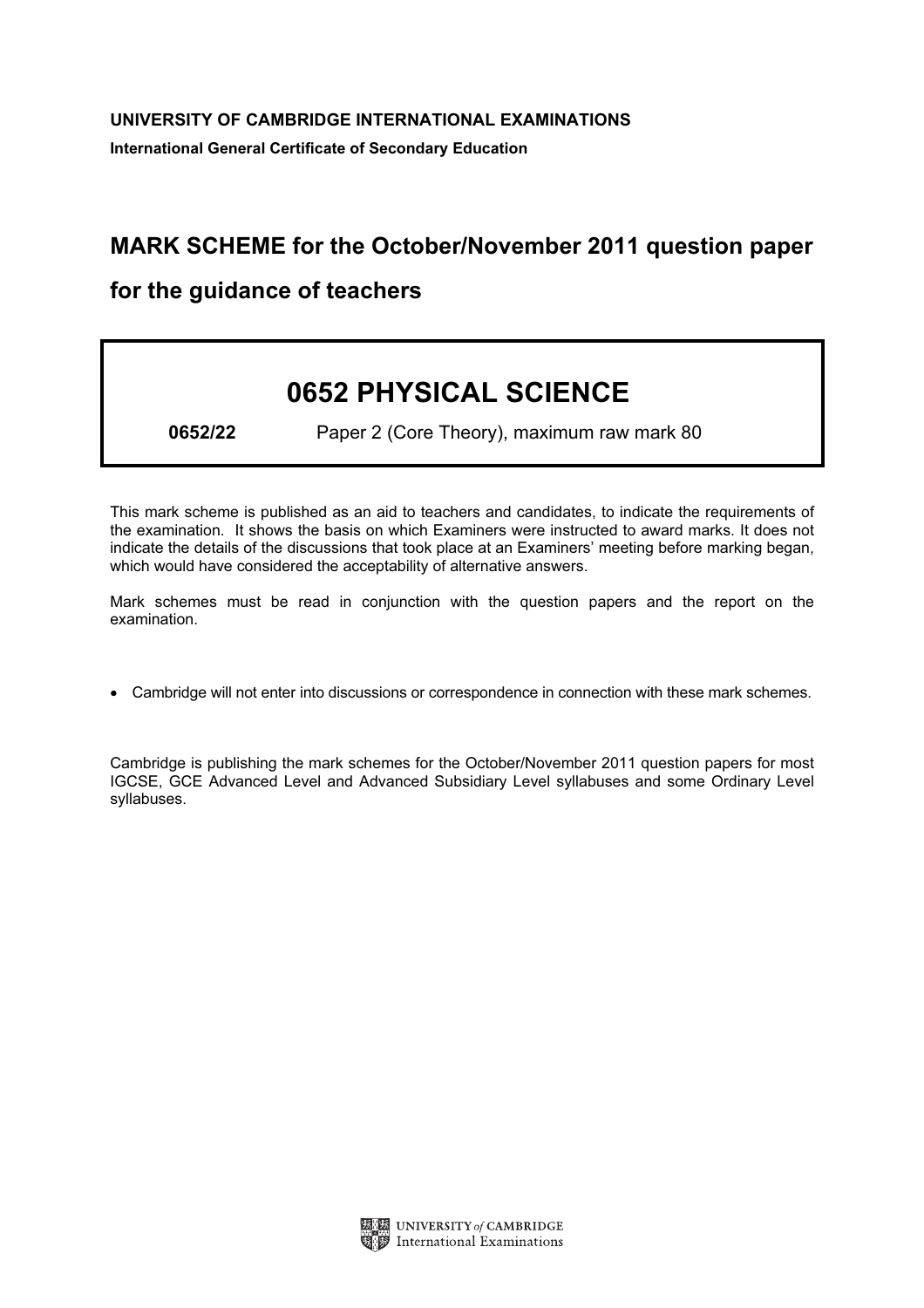| Page 2       |                                | <b>Mark Scheme: Teachers' version</b>                                | <b>Syllabus</b> | Paper      |
|--------------|--------------------------------|----------------------------------------------------------------------|-----------------|------------|
|              |                                | <b>IGCSE - October/November 2011</b>                                 | 0652            | 22         |
| 1            | (a) balance;                   |                                                                      |                 | $[1]$      |
|              | (b) burette;                   |                                                                      |                 | $[1]$      |
|              | (c) thermometer;               |                                                                      |                 | $[1]$      |
|              |                                | (d) beaker OR burette;                                               |                 | $[1]$      |
|              |                                |                                                                      |                 | [Total: 4] |
|              |                                |                                                                      |                 |            |
| $\mathbf{2}$ | (a) $50 (m/s)$ ;               |                                                                      |                 | $[1]$      |
|              |                                |                                                                      |                 |            |
|              | (b) deceleration;<br>constant; |                                                                      |                 | $[2]$      |
|              |                                |                                                                      |                 |            |
|              |                                | (c) use of area under graph, $S = \frac{1}{2} \times 30 \times 10$ ; |                 |            |
|              | 150 (m);                       |                                                                      |                 | $[2]$      |
|              |                                | (calculation $30 \times 10 = 300$ m – max 1)                         |                 |            |
|              | $(d)$ (i)<br>zero;             |                                                                      |                 | $[1]$      |
|              |                                |                                                                      |                 |            |
|              | (ii)                           | mention of frictional force;                                         |                 | $[1]$      |
|              | (e) car $A$ ;                  |                                                                      |                 |            |
|              |                                | larger gradient;                                                     |                 |            |
|              |                                | greater acceleration;                                                |                 | [max 2]    |
|              |                                |                                                                      |                 | [Total: 9] |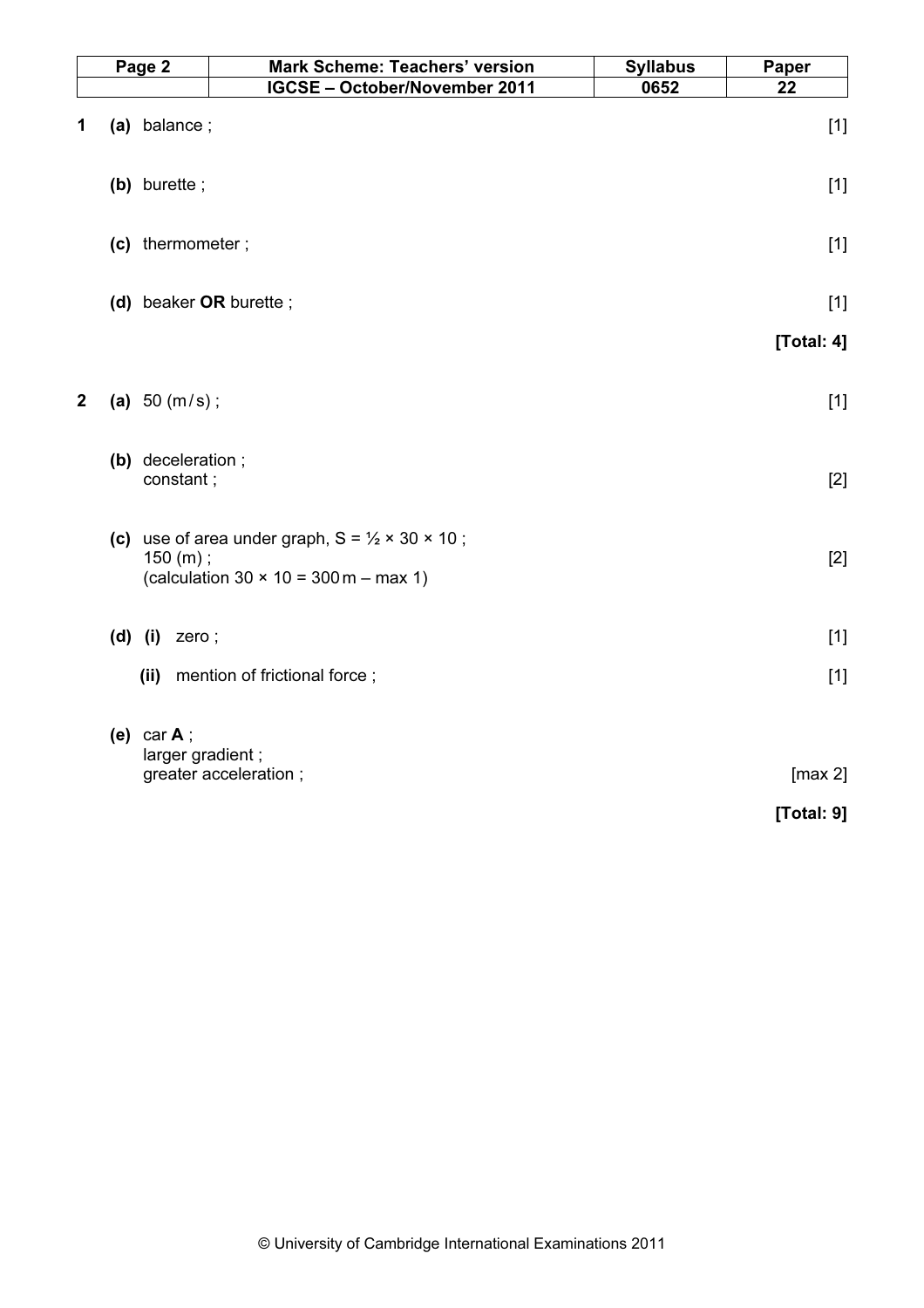|   | Page 3 |                       | <b>Mark Scheme: Teachers' version</b>                                                                                                                                  | <b>Syllabus</b> | <b>Paper</b>  |  |
|---|--------|-----------------------|------------------------------------------------------------------------------------------------------------------------------------------------------------------------|-----------------|---------------|--|
|   |        |                       | <b>IGCSE - October/November 2011</b>                                                                                                                                   | 0652            | 22            |  |
| 3 |        |                       | (a) suitable example of ionic compound e.g. sodium chloride;<br>suitable example of covalent compound e.g. ammonia;                                                    |                 | $[2]$         |  |
|   |        |                       | (b) suitable example for ionic compound;<br>e.g. conduct electricity when molten or in aqueous solution/giant ionic structure<br>/high melting and boiling points/etc. |                 |               |  |
|   |        |                       | suitable example for covalent compound ;<br>e.g. does not conduct electricity when molten/simple molecular structure<br>/low melting and boiling points/etc.           |                 | $[2]$         |  |
|   |        |                       | (c) diagram showing 2 electrons in outer shell;<br>3 shells with 2 electrons in first shell and 8 in middle shell;                                                     |                 | [2]           |  |
|   |        |                       |                                                                                                                                                                        |                 | [Total: 6]    |  |
| 4 |        | (a) bauxite;          |                                                                                                                                                                        |                 | $[1]$         |  |
|   |        |                       | (b) aluminium too reactive;<br>more reactive than carbon/carbon not reactive enough/will not replace carbon;                                                           |                 | [2]           |  |
|   |        |                       |                                                                                                                                                                        |                 | [Total: 3]    |  |
| 5 |        | $(a)$ $(i)$           | so that the mean temperature of the ice is measured;                                                                                                                   |                 | $[1]$         |  |
|   |        | (ii)                  | sample is below room temperature;<br>so absorbs energy from the surroundings;                                                                                          |                 | [2]           |  |
|   |        | (b) $-2(^{\circ}C)$ ; |                                                                                                                                                                        |                 | $[1]$         |  |
|   |        |                       | (c) temperature remains constant/ice melting;<br>molecules gain potential energy/bonds are broken;                                                                     |                 | $[2]$         |  |
|   |        |                       |                                                                                                                                                                        |                 | [Total: $6$ ] |  |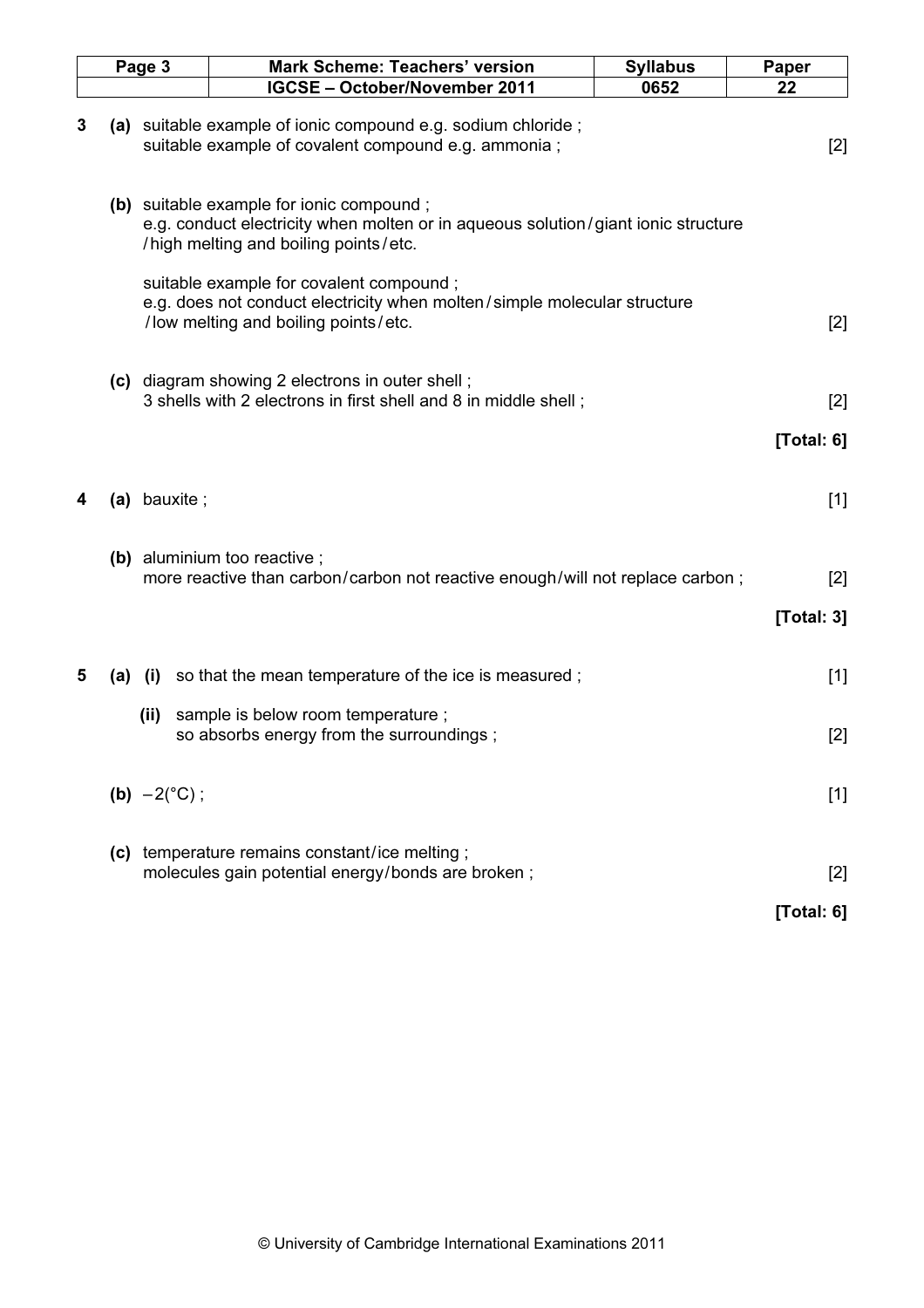| Page 4 | <b>Mark Scheme: Teachers' version</b> | <b>Syllabus</b> | Paper |  |
|--------|---------------------------------------|-----------------|-------|--|
|        | IGCSE - October/November 2011         | 0652            | ົ     |  |

6 (a)

| name              | formula          | mass of 1 mole/g |                         |
|-------------------|------------------|------------------|-------------------------|
| water             | H <sub>2</sub> O | 18               | $\cdot$<br>л.           |
| hydrogen chloride | HCI              | 36.5             | $\cdot$<br>$\mathbf{I}$ |
| sodium fluoride   | <b>NaF</b>       | 42               | $\cdot$<br>л.           |
| nitrogen          |                  | 28               | $\cdot$<br>л.           |

 $[4]$ 

| (b) $Na^+$ AND 11; |  |  |
|--------------------|--|--|
|--------------------|--|--|

 $F^-$  AND 9 ; [2]

|  | [Total: 6] |
|--|------------|
|--|------------|

| <b>7</b> (a) (i) $45$ ; |  |
|-------------------------|--|
|                         |  |

| (ii) | 60; | $[1]$ |
|------|-----|-------|
|      |     |       |

|       | (b) (i) (a fast moving) electron; |  |
|-------|-----------------------------------|--|
| 7ii). | - Insas 1 nautron :               |  |

 (ii) loses 1 neutron ; gains proton ; ('neutron changes to proton' gains 2 marks)

[2]

- [Total: 5]
- 8 (a) suitable advantage, e.g. no pollution, etc.; suitable disadvantage, e.g. needs to be made, etc. ; [2]
	- (b)  $2H_2 + O_2 \rightarrow 2H_2O$ ;; [2] (correct formulae – 1 mark and correct balancing – 1 mark)
	- (c) lighted splint ; pops ; [2] (d) (i) ammonia ;  $[1]$ 
		- (ii) Haber/Haber-Bosch ; [1]

[Total: 8]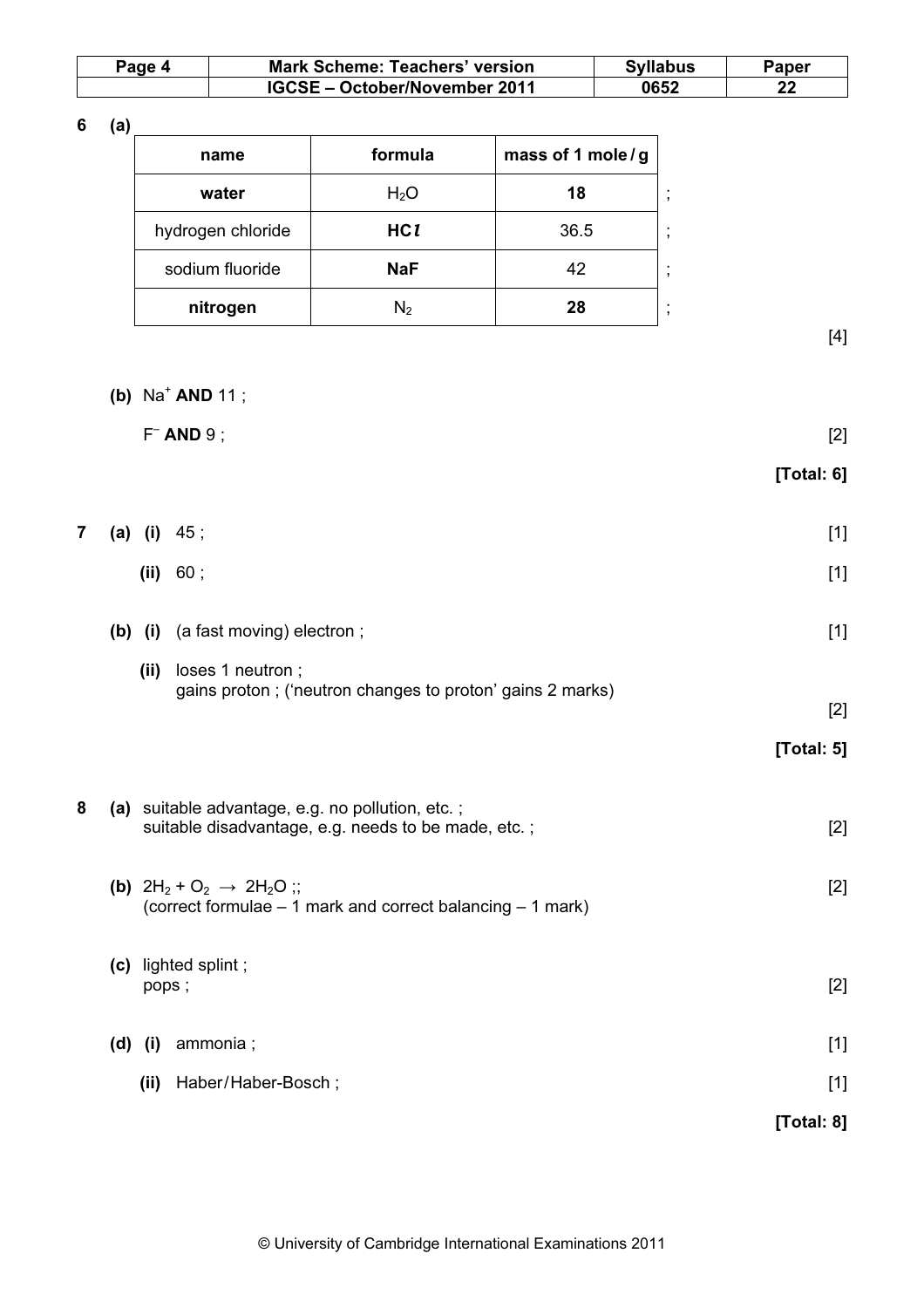|    | Page 5 |                                         |  | Mark Scheme: Teachers' version                                                                                                      | <b>Syllabus</b> | Paper      |
|----|--------|-----------------------------------------|--|-------------------------------------------------------------------------------------------------------------------------------------|-----------------|------------|
|    |        |                                         |  | <b>IGCSE - October/November 2011</b>                                                                                                | 0652            | 22         |
| 9  |        |                                         |  | (a) the (vibrating) rubber hits air molecules;<br>causing them to vibrate/forming a sound wave;<br>(no mention of vibration 1 max.) |                 | $[2]$      |
|    |        | $(b)$ (i)                               |  | same frequency (approximately);<br>smaller amplitude;                                                                               |                 | $[2]$      |
|    |        | (ii)                                    |  | number of waves (or vibrations) per second;<br>Hz or hertz;                                                                         |                 | $[2]$      |
|    |        |                                         |  |                                                                                                                                     |                 | [Total: 6] |
| 10 |        | (a) halogens;                           |  |                                                                                                                                     |                 | $[1]$      |
|    |        |                                         |  | (b) fluorine/bromine/iodine/astatine;                                                                                               |                 | $[1]$      |
|    |        |                                         |  | (c) correct use of chlorine;<br>e.g. water sterilization/making plastics/etc.                                                       |                 | $[1]$      |
|    |        | (d) magnesium;                          |  |                                                                                                                                     |                 | $[1]$      |
|    |        |                                         |  | (e) bubble chlorine into the solution;<br>turns brown / yellow;                                                                     |                 | $[2]$      |
|    |        | (f) 35;                                 |  | 36 (allow e.c.f. on number in atom, i.e. atom + 1 for a max 1);                                                                     |                 | $[2]$      |
|    |        |                                         |  |                                                                                                                                     |                 | [Table: 8] |
| 11 |        | $(a)$ lamp/bulb;                        |  |                                                                                                                                     |                 | $[1]$      |
|    |        | ( <b>b</b> ) ( <b>i</b> ) 20 $\Omega$ ; |  |                                                                                                                                     |                 | $[1]$      |
|    |        | (ii)                                    |  | use of I = $V/R$ (= 9/20);<br>$= 0.45 A$ ;                                                                                          |                 | $[2]$      |
|    |        |                                         |  | (iii) use of $V = IR$ (= 0.45 $\times$ 12);<br>$= 5.4 V$ ;                                                                          |                 | $[2]$      |
|    |        |                                         |  |                                                                                                                                     |                 | [Total: 6] |